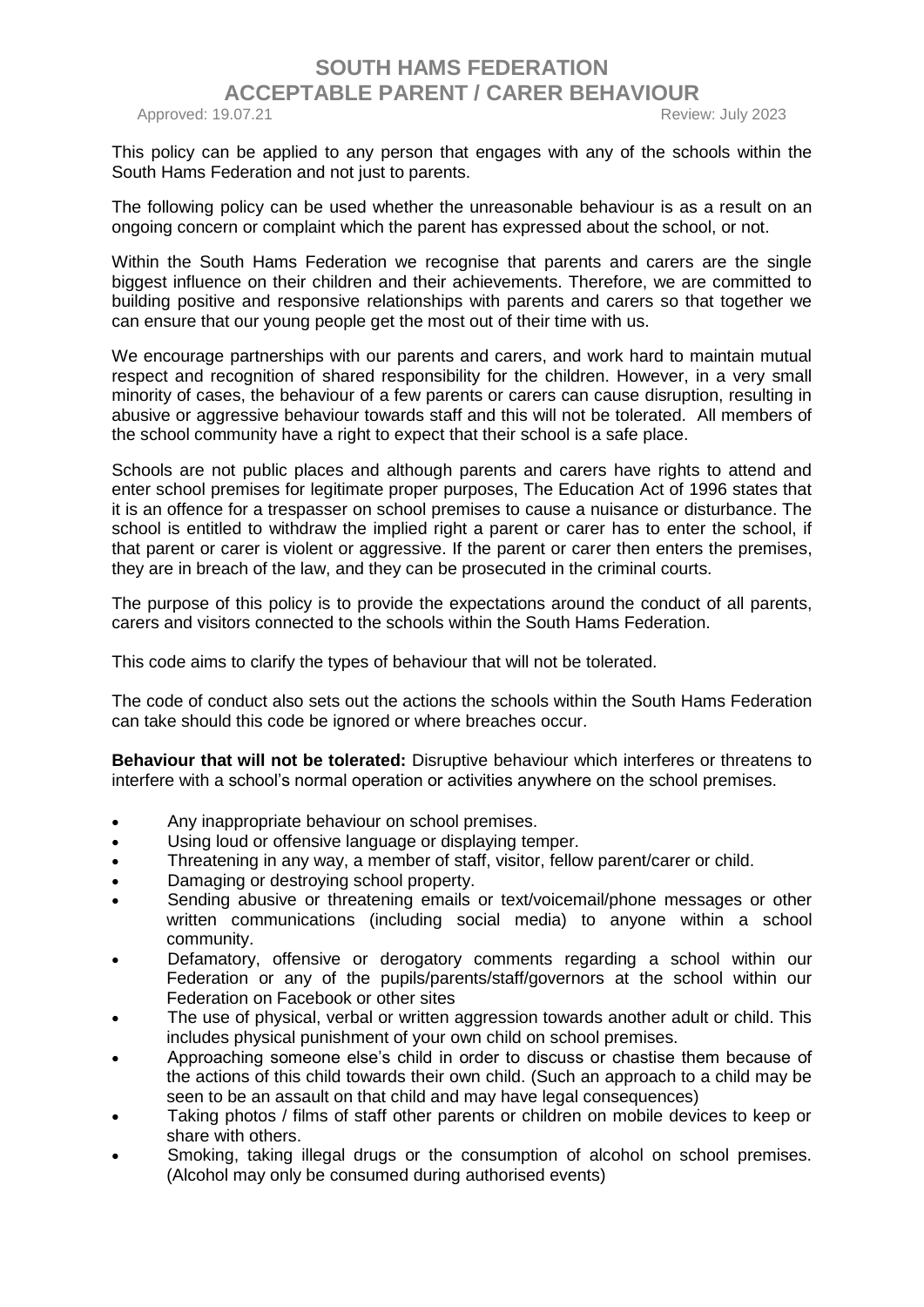## **SOUTH HAMS FEDERATION ACCEPTABLE PARENT / CARER BEHAVIOUR**  Approved: 19.07.21 **Approved: 19.07.21 Review: July 2023**

Should **any** of the above occur on any school premises within the South Hams Federation or in connection with the schools within the Federation, the schools may feel it is necessary to take action by contacting the appropriate authorities or consider banning the offending adult from entering the school premises.

It is important for parents and carers to make sure any persons collecting their children are aware of this policy.

#### **Issues of conduct with the use of Social Media**

Most people take part in online activities and social media. It's fun, interesting and keeps us connected.

Most of the PTFAs of schools within the Federation have a Facebook page which allows parents to receive and respond to messages about school events. We encourage parents and carers to positively participate if they wish.

Within these spaces however we ask parents and carers use common sense when discussing school life online.

**'Think before you post'** We ask that social media, whether public or private, should not be used to fuel campaigns and voice complaints against the South Hams Federation, or any of the schools within the Federation, staff, parents or children.

We take very seriously inappropriate use of social media by a parent to publicly humiliate or criticise another parent, member of staff or child.

If parents have any concerns about their child in relation to the school they should:

- 1. Initially contact the class teacher
- 2. If the concern remains they should contact the Head of School or Executive Headteacher
- 3. If still unresolved, the governors through the complaints procedure

They should not use social media as a medium to air any concerns or grievances.

#### **Online activity which we consider inappropriate:**

- Identifying or posting images/videos of children Abusive or personal comments about staff, governors, children or other parents
- Bringing the schools within the Federation into disrepute
- Posting defamatory or libellous comments
- Emails circulated or sent directly with abusive or personal comments about staff or children
- Using social media to publicly challenge the Federation policies or discuss issues about individual children or members of staff
- Threatening behaviour, such as verbally intimidating staff, or using bad language
- Breaching school security procedures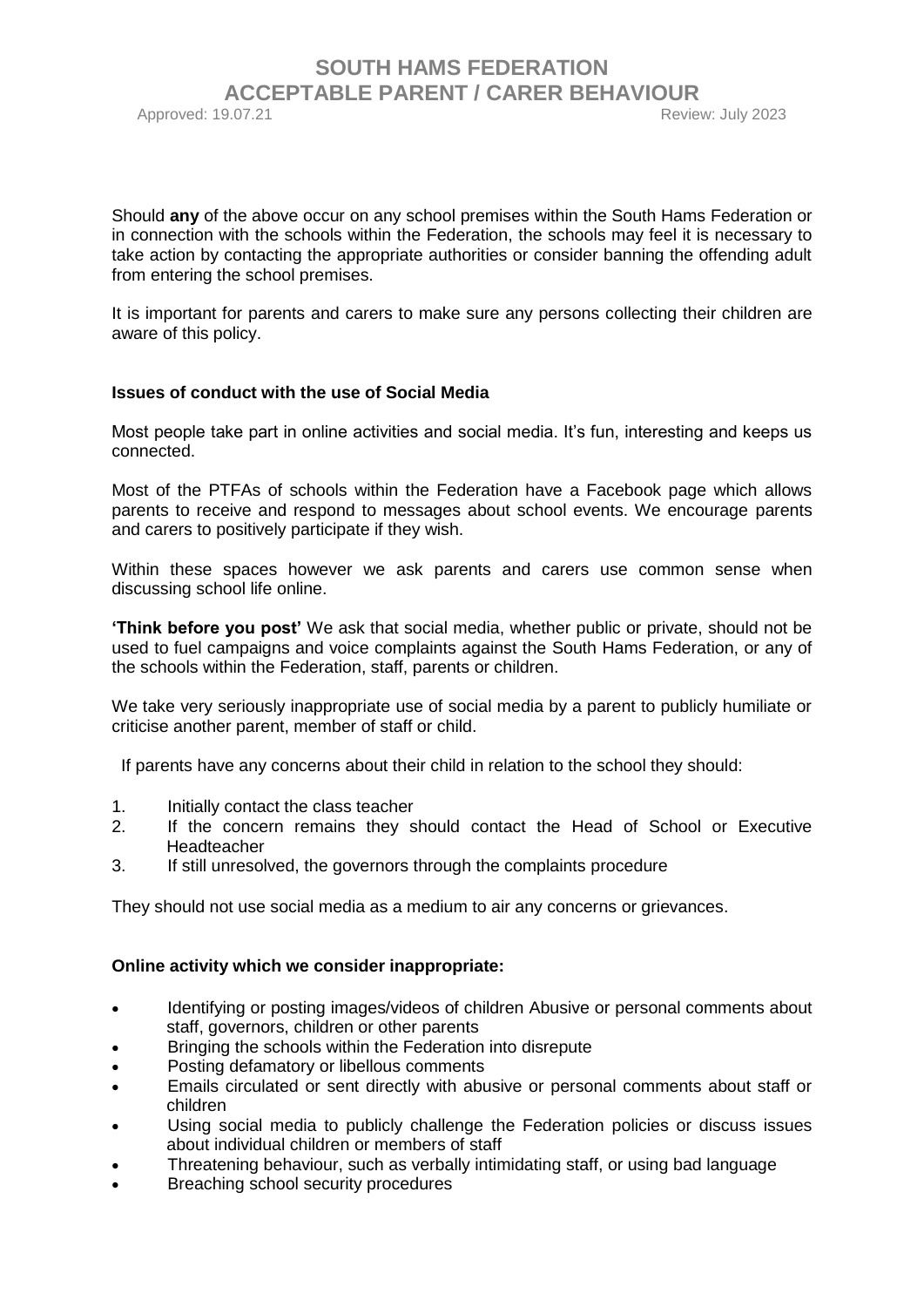## **SOUTH HAMS FEDERATION ACCEPTABLE PARENT / CARER BEHAVIOUR**  Approved: 19.07.21 Review: July 2023

Within our Federation we take our safeguarding responsibilities seriously and will deal with any reported incidents appropriately in line with the actions outlined above.

#### **What happens if someone ignores or breaks the code?**

The Executive Headteacher will decide whether the situation has been reached for proposing an actual ban. In extreme circumstances, i.e. if the incident is considered to be very serious, then s/he can issue a short-term temporary ban immediately, if required. In cases where the unacceptable behaviour is considered to be a serious and potentially criminal matter, the concerns will in the first instance be referred to the Police. This will include any or all cases of threats or violence and actual violence to any child, staff or governor in the school

If the issue presents a less immediate threat then the Executive Headteacher will consider issuing a warning letter which says that repeats of such behaviour will likely result in a ban. Events may occur in a number of stages and it may be that upon consideration by the Executive Headteacher that a warning letter needs to be issued.

The school within the South Hams Federation will write to the parent/carer setting out:

- what has happened and why it is unacceptable
- that the school will consider banning the parent/carer from the school premises
- give a clear explanation of why the ban is proposed
- give the parent/carer 5 working days to respond in writing giving their own version of events
- state the length of the proposed ban and give a review date.

Following receipt of the written response:

- the Executive Headteacher will decide whether or not to ban the parent/carer
- the parent/carer will be informed in writing within 3 days of the decision taken
- the terms of any ban will be clear, with explicit paths of communication between the school and the parent
- pick up and drop off of children will be taken into consideration
- a date for the review will be given, which will take account of what has happened in the interim period
- if no further concerns have arisen regarding the parent's behaviour, a meeting date will be set which will seek to re-establish a productive working relationship between the school and the parent/carer

If a parent/carer wishes to appeal against a ban, they may do so in writing (following the complaints procedure). The first stage of this appeal will be undertaken by an appointed governor who would invite the Executive Headteacher to review the matter with a view to lifting the ban. If the outcome to this stage is that the ban is still in place, then the parent may appeal further to a panel of governors according to the usual complaints process.

In some cases the unacceptable behaviour is so extreme (for example, an assault on a member of staff) that the Executive Headteacher may feel that there is no alternative but to